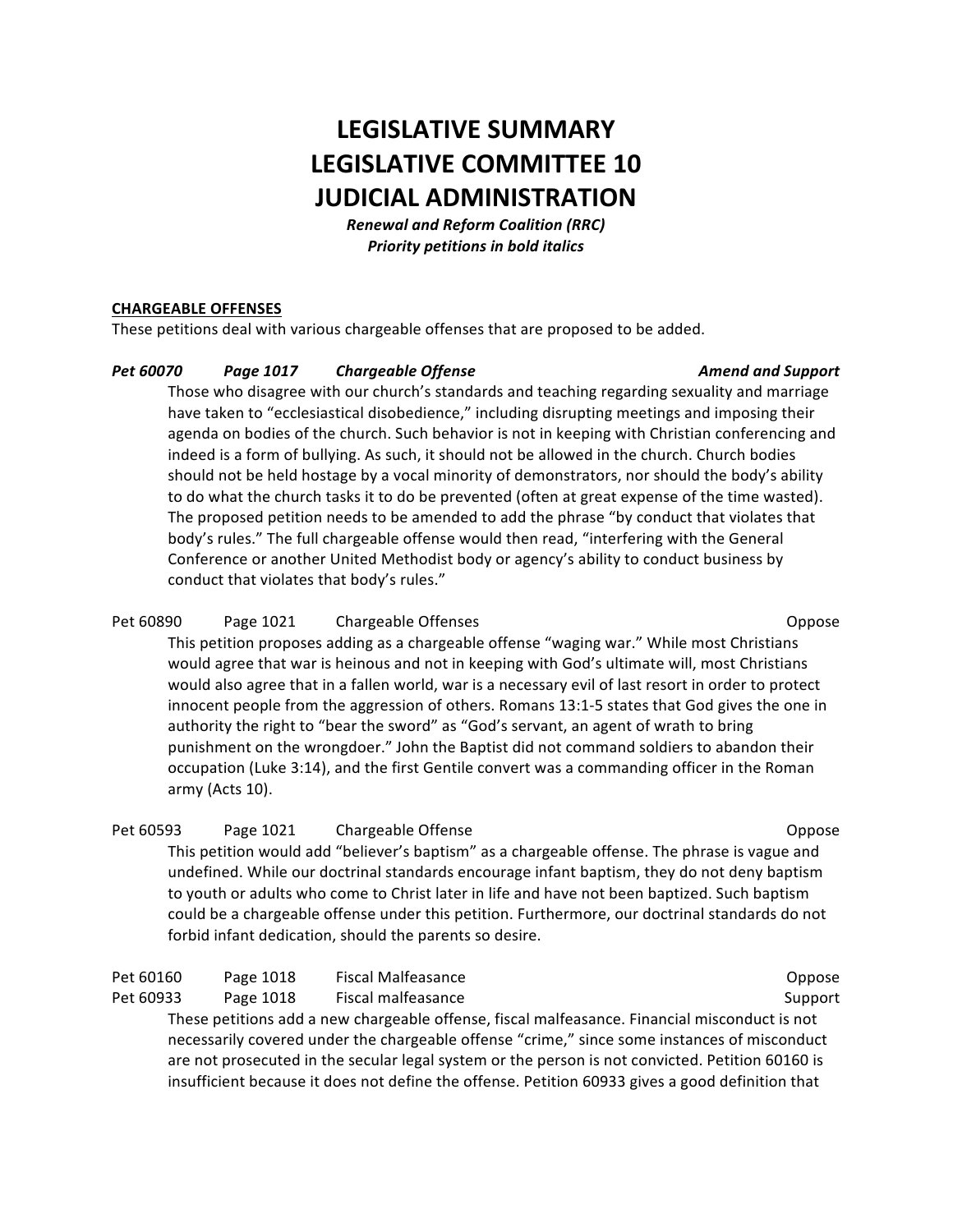makes clear what is meant by the offense. Accountability for financial stewardship and integrity are essential for any non-profit organization, including especially the Christian Church.

#### **COUNSEL FOR THE CHURCH**

The process of church discipline and accountability are essential for a functioning denomination. To maintain the integrity of the process, the counsel for the church must agree with the provision of the Discipline he/she is asked to uphold through the accountability process. Having a church counsel who publicly has opposed the disciplinary provision they are tasked to uphold erodes trust and creates the appearance of impropriety. Petition 60595 seems the best way to accomplish this, although other options could be considered. Some of the language from 60594 could be incorporated in 60595.

| Pet 60595 | Page 1023 | <b>Commitment of Counsel for the Church</b> | Support         |
|-----------|-----------|---------------------------------------------|-----------------|
| Pet 60559 | Page 1025 | Selecting Counsel                           | Not recommended |
| Pet 60594 | Page 1026 | <b>Selecting Counsel</b>                    | Consider        |

#### **EPISCOPAL ACCOUNTABILITY**

It is currently nearly impossible for bishops to be held accountable for maintaining their conduct within the requirements of the *Discipline*. No bishop has ever been brought up on charges through the committee on investigation since the church was founded in 1968, despite the filing of substantive complaints. One major reason is that a bishop's colleagues and friends are the ones tasked with holding the bishop accountable. The Council of Bishops sees itself as powerless to foster accountability. Regional differences in the church mean that different standards are used for bishops in different parts of the U.S. and the world. A variety of proposals have been submitted to rectify this situation and enable greater accountability.

| Pet 60029 | Page 1011 | <b>Revision of Episcopal Complaint Process</b>     | <b>Support</b> |
|-----------|-----------|----------------------------------------------------|----------------|
| Pet 61029 | Page 1022 | <b>Revision of Episcopal Complaint Process</b>     | <b>Support</b> |
| Pet 61030 | Page 1024 | <b>Revision of Episcopal Complaint Process</b>     | <b>Support</b> |
| Pet 61031 | Page 1027 | <b>Revision of Episcopal Complaint Process</b>     | <b>Support</b> |
| Pet 61032 | Page 1031 | <b>Revision of Episcopal Complaint Process</b>     | <b>Support</b> |
| Pet 60923 | Page 1017 | <b>Revision of the Episcopal Complaint Process</b> | <b>Support</b> |
| Pet 60920 | Page 1022 | <b>Revision of the Episcopal Complaint Process</b> | <b>Support</b> |
| Pet 60921 | Page 1024 | <b>Revision of the Episcopal Complaint Process</b> | <b>Support</b> |
| Pet 60922 | Page 1026 | <b>Revision of the Episcopal Complaint Process</b> | <b>Support</b> |
| Pet 60924 | Page 1031 | <b>Revision of the Episcopal Complaint Process</b> | <b>Support</b> |

The three sets of petitions above represent two different proposals to revise the complaint process for bishops. Petition 60029 comes from the Kentucky Conference, the second group is similar, submitted from Reynoldsburg, OH. The third group of petitions is a slightly different approach submitted by the Western Pennsylvania Conference. We suggest the committee take the best of all the proposals and combine them into one. Important principles for reforming the episcopal complaint process include: 1) placing the disposition and handling of complaints out of the hands of fellow bishops as much as possible, 2) ensuring that a representative group of laity and clergy will deal with complaints against bishops, 3) ensuring that bishops will be held accountable to a global body, rather than a body made up only from their jurisdiction or central conference, and 4) ensuring that complaints are dealt with in a timely manner without the possibility of lengthy delays.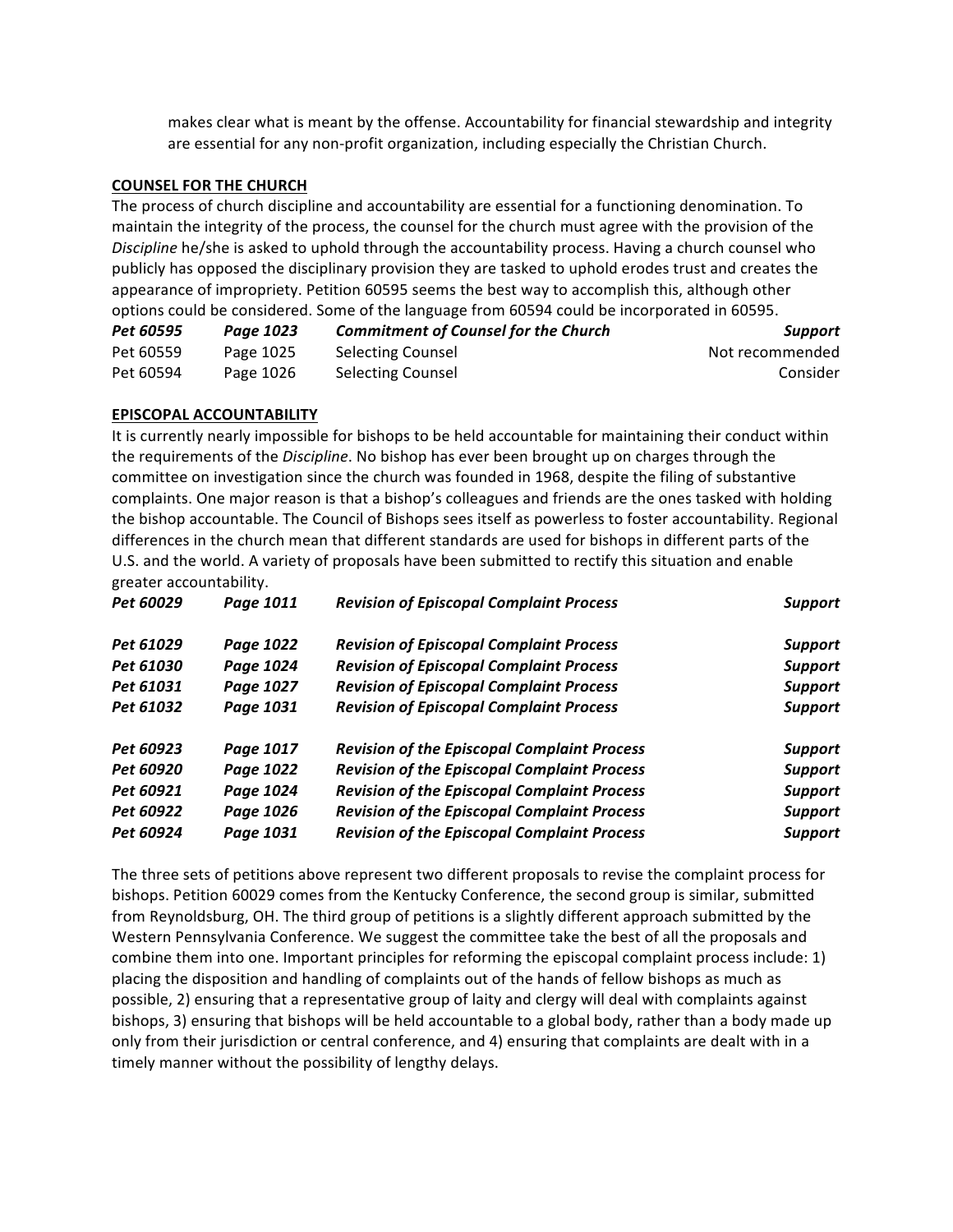#### **GLOBAL STRUCTURE**

These two petitions are similar amendments to the constitution that are part of a comprehensive plan to restructure the church at the global level. The ultimate aim of this plan is to create the U.S. as its own central conference that is able to adapt the *Book of Discipline* to the unique needs of our cultural situation. In reality, it is an attempt to structure the church in a way that lessens the voices of African, European, and Filipino delegates in denominational affairs and would ultimately allow the U.S. part of the church to permit same-sex weddings and the ordination of self-avowed practicing homosexuals. It is ironic that for many years the U.S. has had a determinative voice in how the central conferences operated, but now that the central conferences are able to have a strong voice in U.S. affairs, that voice is being rejected. The Renewal and Reform Coalition opposes this attempt to restructure the church in an effort to resolve our theological differences.

| Pet 60212 | Page 1005 | <b>Global Church Structure - Judiciary</b>        | <b>Oppose</b> |
|-----------|-----------|---------------------------------------------------|---------------|
| Pet 60988 | Page 1006 | <b>Global Connectional Conference - Judiciary</b> | <b>Oppose</b> |

#### **HOMOSEXUALITY**

The church's balanced, compassionate, and biblically faithful position on the practice of homosexuality has been reaffirmed by ten General Conferences over 40 years. Despite vociferous disagreement by some parts of the church, it still represents the majority opinion of the grass roots church membership worldwide. Changing the church's position to allow same-sex weddings and/or the ordination of selfavowed practicing homosexuals would separate our church from 2,000 years of the church's consensus teaching and from 95 percent of world Christians today. It would also provoke separation of The United Methodist Church, forcing those who could not in good conscience live with the progressive position to leave the church. It is important to maintain clear lines of accountability to what our church has taught for 44 years and continues to require today. We oppose any efforts to remove or weaken the chargeable offenses.

| Pet 60766 | Page 1018 | <b>Chargeable Offenses</b>                          | <b>Oppose</b> |
|-----------|-----------|-----------------------------------------------------|---------------|
| Pet 60762 | Page 1019 | <b>Removing Practice of Homosexuality from List</b> | <b>Oppose</b> |
| Pet 60763 | Page 1019 | A Third Way - Chargeable Offenses                   | <b>Oppose</b> |
| Pet 60764 | Page 1019 | <b>Chargeable Offenses</b>                          | <b>Oppose</b> |
| Pet 60765 | Page 1020 | <b>Chargeable Offenses</b>                          | <b>Oppose</b> |
| Pet 60904 | Page 1020 | <b>Chargeable Offenses</b>                          | <b>Oppose</b> |
| Pet 60767 | Page 1020 | <b>Chargeable Offenses</b>                          | <b>Oppose</b> |
| Pet 60888 | Page 1021 | <b>Chargeable Offenses</b>                          | <b>Oppose</b> |
| Pet 60905 | Page 1021 | <b>Chargeable Offenses</b>                          | <b>Oppose</b> |
| Pet 60889 | Page 1021 | <b>Chargeable Offenses</b>                          | <b>Oppose</b> |

#### *Pet 60796 Page 1034 Support of LGBT Persons Oppose*

This resolution would ask United Methodists to ignore the standards we have set as a church for how we expect our clergy to behave. Such an approach undermines the connection that binds us together, makes our General Conference decisions meaningless, and creates a precedent for ignoring other parts of the *Discipline* with which individuals disagree.

#### **JUST RESOLUTION**

Just resolution is an honorable attempt to resolve possible violations of the *Discipline* in a more amicable way that avoids the need for a trial. Recently, however, the just resolution process has been used to circumvent the requirements of the *Discipline* and in effect condone violations of its requirements. These petitions aim to restore integrity to the just resolution process.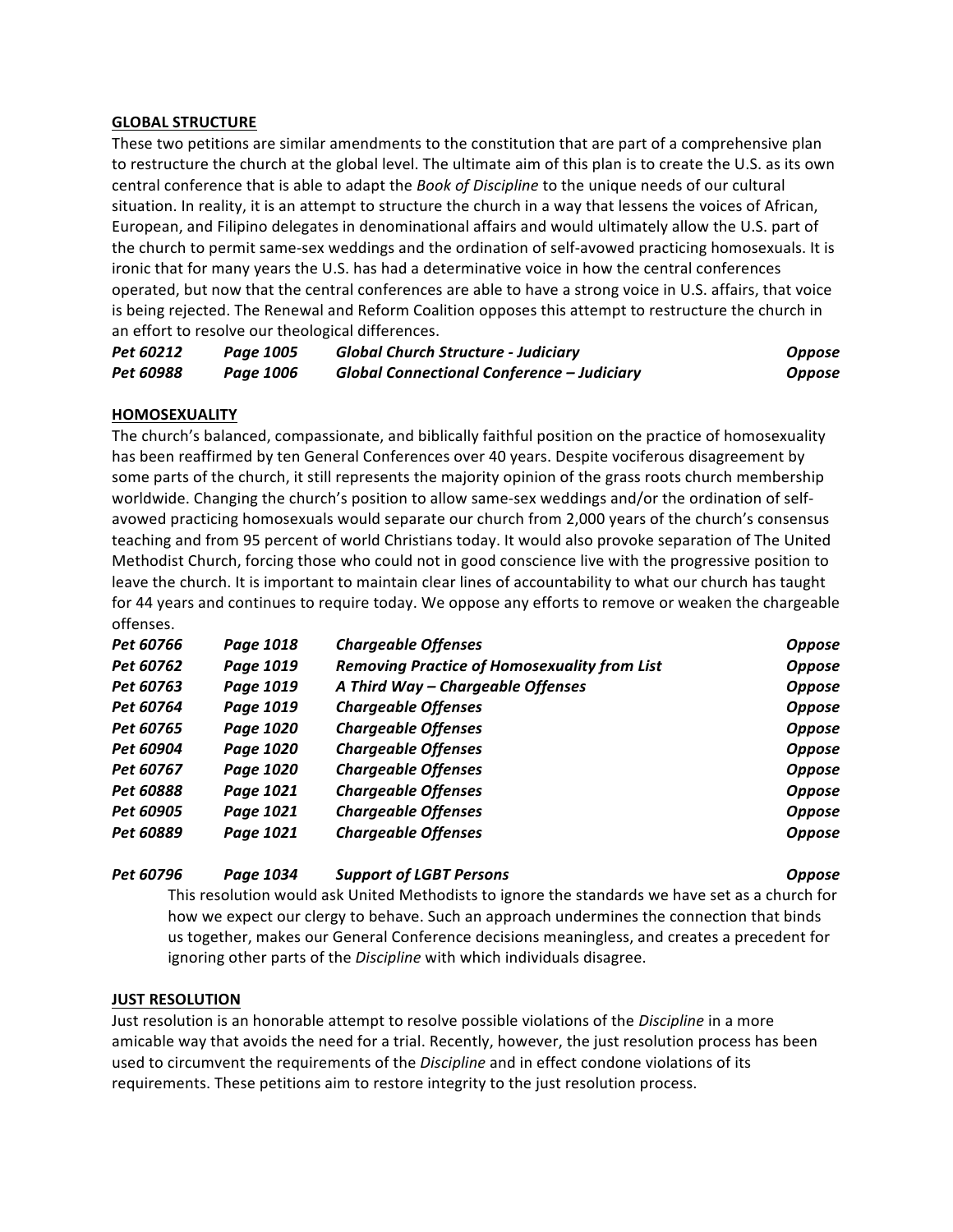# *Pet 60027 Page 1010 Complainant as Party to Just Resolution Support*

This petition requires that the complainant have a say in whether the complaint is considered "resolved" through a just resolution. Reconciliation (the aim of a just resolution) cannot take place without the participation and agreement of the complainant. It is important to note that the complainant's refusal to accept a just resolution does not automatically lead the complaint to trial. It would still have to pass the committee on investigation before a trial could be held, and that body could dismiss the complaint without trial.

# *Pet 60028 Page 1011 Definition of Just Resolution Support*

This petition defines a just resolution as one where the respondent apologizes for acknowledged violations of the *Discipline* and commits not to repeat the offense. Without these elements, a just resolution is not "just," nor does it truly resolve the complaint. It *de facto* condones the violation. Without these elements, there is no expression of repentance, so there can be no effective restoration of the respondent to the church body.

Pet 60391 Page 1015 Just Resolution Before and After Referral to Counsel No Position This petition distinguishes between a resolution obtained before referral to a counsel for the church and after such referral, requiring the complainant's agreement in the former case, but not the latter. While an improvement on the current situation, it would not prevent the abuse of the resolution process to circumvent the requirements of the *Discipline*, once a complaint was referred to counsel for the church.

| Pet 60806                                                                                       | Page 1016 | Just Resolution | Support |  |
|-------------------------------------------------------------------------------------------------|-----------|-----------------|---------|--|
| Pet 60807                                                                                       | Page 1029 | Just Resolution | Support |  |
| These petitions would require any just resolution involving the acknowledged offense of         |           |                 |         |  |
| performing a same-sex wedding to include an unpaid suspension of one year for the clergy        |           |                 |         |  |
| person involved. This provision would again prevent the abuse of the just resolution process to |           |                 |         |  |

avoid significant consequences for violations of the *Discipline*.

# **PENALTIES**

preferable.

The issue of penalties in trials needs clarification from several aspects. In addition, recent and growing instances of disobedience to the church's prohibition on performing same-sex weddings threaten to make this prohibition meaningless. In very few cases has a meaningful consequence been levied against a person found to have committed the offense. Consequences have ranged from a 24-hour suspension to writing a paper to no consequences at all. A specific penalty is needed regarding this offense because it is the only offense for which a nationally orchestrated campaign of disobedience is being pursued. Since this is a global requirement, there should be a consistent understanding of the penalty, which removes ambiguity and prevents the tacit condoning of violations of the *Discipline* by levying no meaningful consequence. The first petition represents the best alternative of a clear and consistent penalty for this offense.

| Pet 60810 | Page 1030 | <b>Mandatory Penalty</b>                                                                      | <b>Support</b>  |
|-----------|-----------|-----------------------------------------------------------------------------------------------|-----------------|
| Pet 60808 | Page 1027 | Consequences                                                                                  | Not Recommended |
| Pet 60809 | Page 1030 | Consequences                                                                                  | Not Recommended |
|           |           | While the intent of these identical petitions is laudable in imposing set penalties, they are |                 |
|           |           | unclear in their details and ramifications. A simpler and more straightforward approach seems |                 |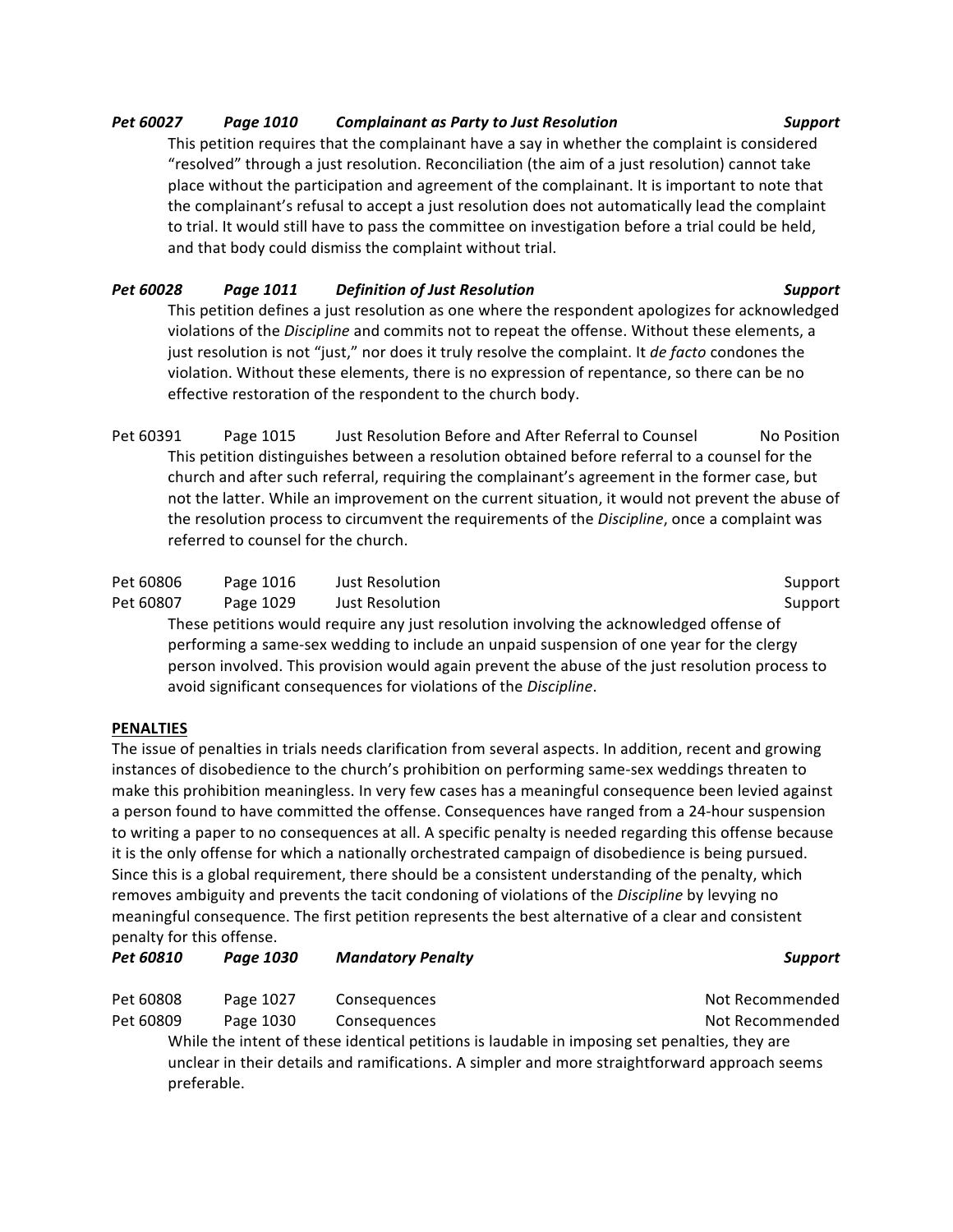Pet 60596 Page 1029 Penalties Support Support This petition would allow penalties that include restitution and/or the renewal of membership or ordination vows. A recent Judicial Council decision has disallowed anything other than a punitive penalty, which would preclude any more restorative approach that a trial court might wish to take.

Pet 60673 Page 1028 Management of Judicial Just Resolution Agreements Support This petition would task the committee on investigation with the supervision of any just resolution or trial court penalty. This would ensure that a judicial body maintains jurisdiction, rather than the current practice of turning that responsibility over to a bishop or cabinet or board of ordained ministry.

Pet 60597 Page 1032 Clarify Appeals Committee Powers Support This petition clarifies that an appeals committee cannot undo the penalty imposed by a trial court unless there are egregious errors of church law. It also provides that the appeals committee cannot invent a new penalty, but must impose a penalty within the range of options considered by the trial court. This restrains the appeals committee from undoing the hard work of the trial court without sufficient cause.

# **APPEALS**

The ability to appeal is guaranteed in the church constitution. Appeals are an essential part of the judicial process in order to ensure a level playing field and prevent errors of church law or process from denying a just result of a trial or proceeding.

Pet 60069 Page 1032 Church Right to Appeal Support Support This petition provides the same right of appeal to the church as exists for the respondent. In a system where pastors serve as lawyers and bishops as judges, errors in church law are to be expected. There needs to be a fair system to address such errors in order to ensure a just outcome. It is unfair to grant the right of appeal to the respondent, but not to the church.

Pet 60592 Page 1009 Availability of Records in Appeal Support Support This petition ensures that all relevant materials from previous trials are available to both sides when there is an appeal of a current case. That legal history is essential for maintaining continuity and the value of precedent in deciding questions of church law. Such materials were denied to a counsel for the church during a recent appeal.

Pet 60911 Page 1032 Administrative Review Process Support Support This petition provides needed clarity regarding the appeals process in administrative matters. It is prompted by Judicial Council Decision 1276, which noted the lack of clarity and asked General Conference to address it.

# **JUDICIAL COUNCIL**

Since the Judicial Council is the primary interpreter of church law, it is essential that the church be able to operate under an authoritative interpretation. These two petitions allow greater access to bring questions of church law interpretation and implementation to the Judicial Council. Petition 60527 allows the annual conference, the basic unit of the church, to request such interpretations. Petition 60521 allows the annual conference lay leaders, as the primary representative body of laity, to request such interpretations.